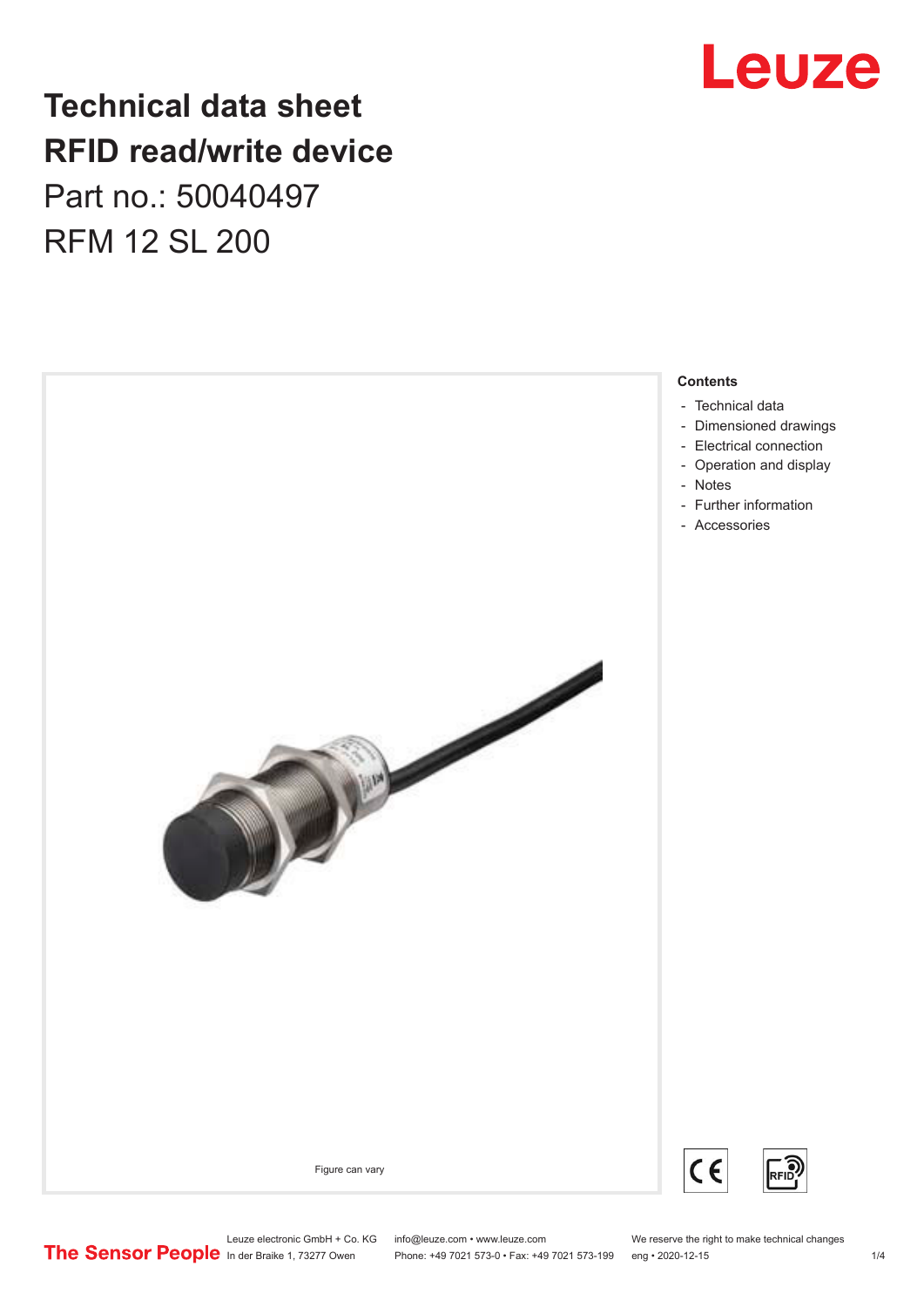### <span id="page-1-0"></span>**Technical data**

# Leuze

#### **Basic data Series** RFM **Working frequency** 13.56 MHz **Functions Functions Functions Configurable operating modes** I/O Reading gate control **Read data Reading/writing range, max.** 45 mm **Transponder, readable ICodeSLI** Infineon MyD TagIT HFI **Electrical data Performance data Supply voltage U<sub>B</sub>** 12 ... 30 V, DC **Power consumption, max.** 1 W **Memory access** Read/Write **Transmission speed** 4,000 Bd

#### **Outputs**

**Inputs**

**Number of digital switching outputs** 1 Piece(s)

**Number of digital switching inputs** 1 Piece(s)

#### **Interface**

| Type |                              | <b>RS 232</b>                              |
|------|------------------------------|--------------------------------------------|
|      | <b>RS 232</b>                |                                            |
|      | <b>Function</b>              | Process                                    |
|      | <b>Transmission speed</b>    | 9,600 Bd                                   |
|      | Data format                  | Fixed                                      |
|      | <b>Start bit</b>             | 1                                          |
|      | Data bit                     | 8                                          |
|      | Stop bit                     | 1                                          |
|      | <b>Parity</b>                | None                                       |
|      | <b>Transmission protocol</b> | <stx><data><cr><lf></lf></cr></data></stx> |

| <b>Number of connections</b>       | 1 Piece(s)                          |
|------------------------------------|-------------------------------------|
| <b>Connection 1</b>                |                                     |
| <b>Function</b>                    | Data interface                      |
|                                    | Signal IN                           |
|                                    | Signal OUT                          |
|                                    | Voltage supply                      |
| <b>Type of connection</b>          | Cable with socket connectors (10+6) |
| Cable length                       | 1,000 mm                            |
| <b>Mechanical data</b>             |                                     |
| Design                             | Cylindrical                         |
| <b>Thread size</b>                 | M30                                 |
| Length                             | 98 mm                               |
| <b>Housing material</b>            | Metal                               |
|                                    | Plastic                             |
| Net weight                         | 271q                                |
| <b>Housing color</b>               | <b>Black</b>                        |
|                                    | Silver                              |
| Type of fastening                  | Mounting thread                     |
| <b>Environmental data</b>          |                                     |
| Ambient temperature, operation     | $-2565 °C$                          |
| Ambient temperature, storage       | $-40$ 70 °C                         |
| Relative humidity (non-condensing) | 590%                                |
| <b>Certifications</b>              |                                     |
| Degree of protection               | IP 67                               |
| <b>Classification</b>              |                                     |
| <b>Customs tariff number</b>       | 84719000                            |
| eCl@ss 5.1.4                       | 27280401                            |
| eCl@ss 8.0                         | 27280401                            |
| eCl@ss 9.0                         | 27280401                            |
| eCl@ss 10.0                        | 27280401                            |
| eCl@ss 11.0                        | 27280401                            |
| <b>ETIM 5.0</b>                    | EC001825                            |
| <b>ETIM 6.0</b>                    | EC002998                            |
| <b>ETIM 7.0</b>                    | EC002998                            |

**Connection**

Leuze electronic GmbH + Co. KG info@leuze.com • www.leuze.com We reserve the right to make technical changes<br>
The Sensor People in der Braike 1, 73277 Owen Phone: +49 7021 573-0 • Fax: +49 7021 573-199 eng • 2020-12-15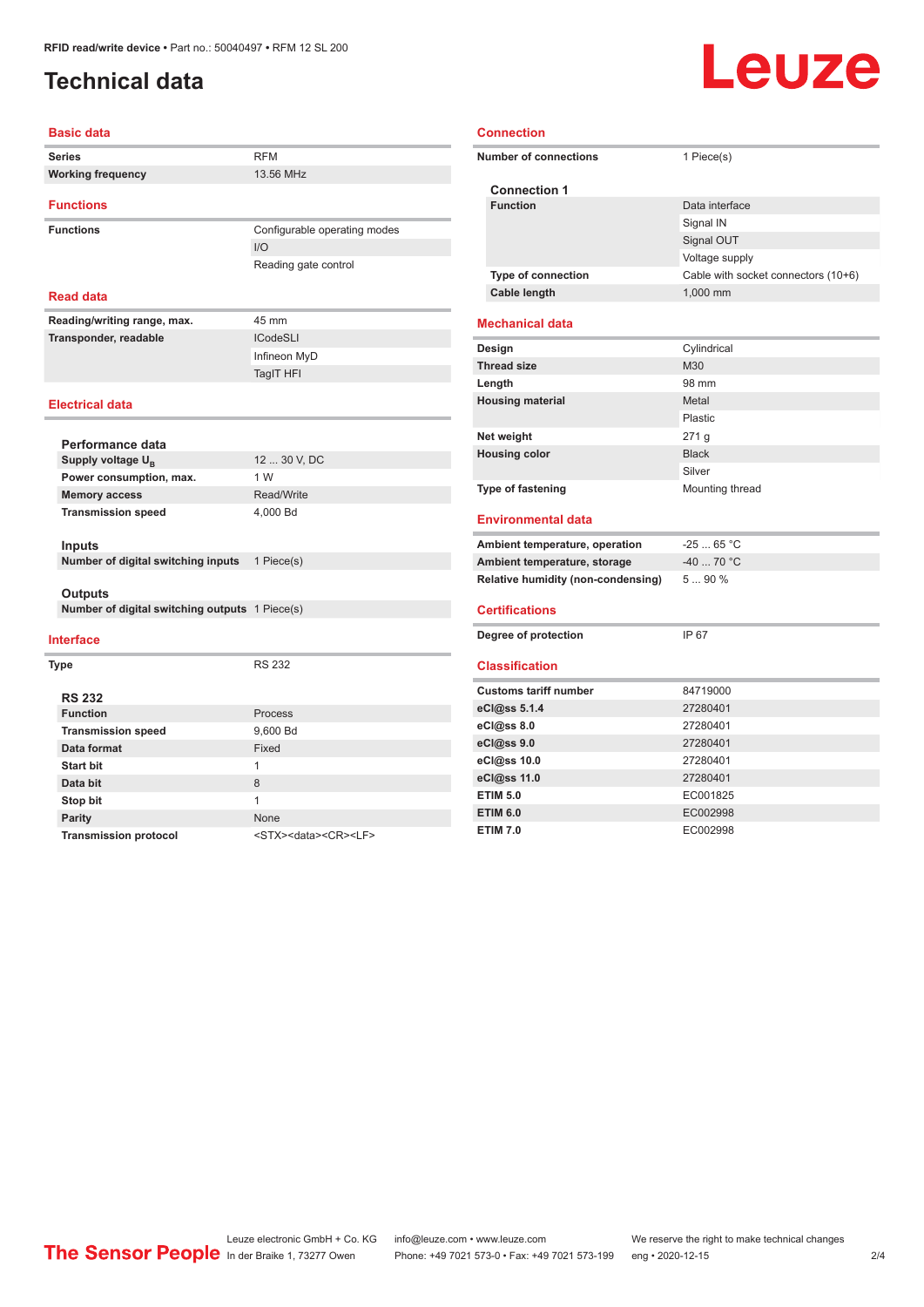#### <span id="page-2-0"></span>**Dimensioned drawings**

All dimensions in millimeters



#### **Electrical connection**

| <b>Connection 1</b> |                       |                                     |
|---------------------|-----------------------|-------------------------------------|
| <b>Function</b>     |                       | Data interface                      |
|                     |                       | Signal IN                           |
|                     |                       | Signal OUT                          |
|                     |                       | Voltage supply                      |
| Type of connection  |                       | Cable with socket connectors (10+6) |
| Cable length        |                       | 1,000 mm                            |
|                     |                       |                                     |
| Pin                 | <b>Pin assignment</b> | <b>Conductor color</b>              |
| 1                   | n.c.                  | White-brown                         |
| $\overline{2}$      | n.c.                  | White-red                           |
| 3                   | n.c.                  | White-orange                        |
| 4                   | n.c.                  | White-yellow                        |
| 5                   | n.c.                  | White-green                         |
| 6                   | SWOUT <sub>1</sub>    | White-black                         |
| $\overline{7}$      | <b>GND</b>            | <b>Brown</b>                        |
| 8                   | n.c.                  | Red                                 |
| 9                   | n.c.                  | Orange                              |
| 10                  | <b>RxD</b>            | Yellow                              |
| 11                  | <b>TXD</b>            | Green                               |
| 12                  | n.c.                  | <b>Blue</b>                         |
| 13                  | SWIN <sub>1</sub>     | Violet                              |
| 14                  | <b>VIN</b>            | Gray                                |
| 15                  | <b>GNDIN</b>          | White                               |
| 16                  | Shield                | Shield                              |

## **Operation and display**

| LED |                 |            |
|-----|-----------------|------------|
|     | Green, flashing | รนccessful |